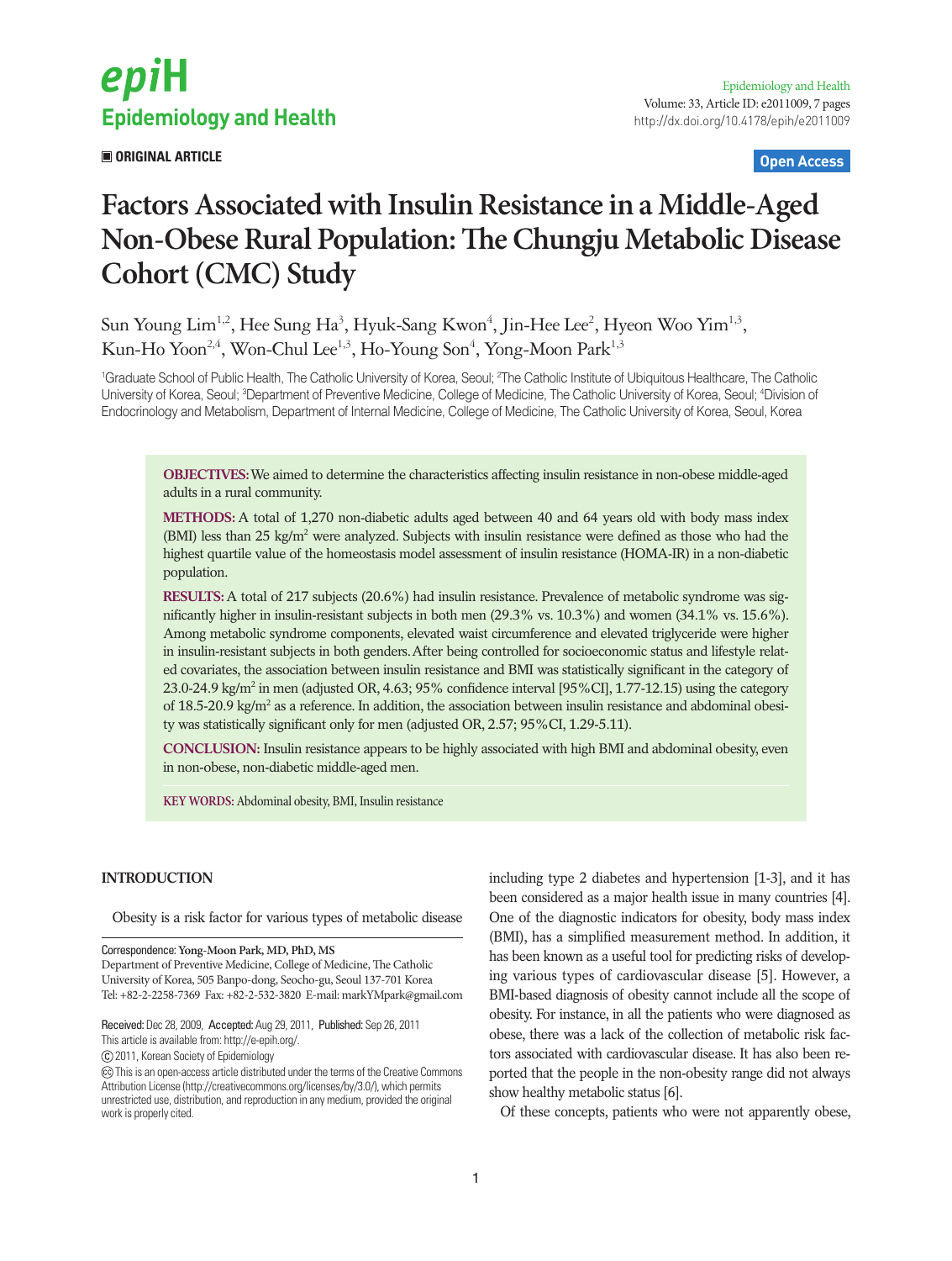i.e., had a normal profile based on BMI criteria but had obesityrelated metabolic abnormalities, were defined as "Metabolically Obese Normal Weight (MONW)" by Ruderman et al. [7]. It was hypothesized that these subjects showed hyperinsulinemia or insulin resistance, acquired a metabolically obese status and had a higher degree of risk of developing cardiovascular disease [8]. In the MONW group, as compared with the control group, the incidence of abdominal obesity and visceral fat was relatively higher. With the presentation of hypercholesterolemia, low high-density lipoproteinemia, hypertriglyceridemia and high blood pressure, risks of developing cardiovascular disease have been reported to be relatively higher [9,10]. In addition, a prospective cohort study shows that higher risks of developing type 2 diabetes and cardiovascular disease have been found in the MONW group as compared with subjects who were metabolically healthy. These results were also shown to be relatively higher following a comparison with obese subjects who were metabolically healthy [11].

Through the active identification, with the use of such interventions as diet, exercise therapy and drug treatments, the necessity for the delay of disease progression has been proposed [12]. For the appropriate management of these patients, their characteristics should first be clarified. In Korea, however, there are few studies about these issues. Other than small sample sizes in most of the pre-existing studies, there were also limitations that socioeconomic status and lifestyle-related characteristics were not considered.

The purpose of this study was to determine the characteristics of clinical, socioeconomic, and lifestyle features affecting the insulin resistance in non-obese middle-aged adults who were residing in a rural community.

### **MATERIALS AND METHODS**

#### **Subjects**

The current study was conducted in adults aged 40 years or older who were residing in rural districts of Chungju area between 2005 and 2006 from February to April in each year. Subject areas were stratified into 29 rural health subcenters and health care posts. Using a stratified random cluster sampling in which towns belonging to each district were classified as a cluster, 166 towns were selected and 6,388 subjects participated in the current study [13-15]. Of them, based on the BMI, 1,679 non-obese (18.5-24.9 kg/m<sup>2</sup>) adults aged between 40 and 64 years (males: 761 and females: 918) were enrolled in the current study. After excluding 409 subjects (those with a past history of cardiovascular diseases, diabetes mellitus or hypertension, and those whose fasting glucose and fasting insulin were dropped out), 1,270 subjects (males: 598 and females: 672) were

finally selected as a study population. The current study was approved by The Institutional Review Board (IRB) of The Catholic University of Korea, the Kangnam St. Mary's Hospital.

#### **Measurements**

A questionnaire survey was performed to examine lifestylerelated characteristics such as smoking, drinking and exercise habit. The status of smoking and drinking alcohol were examined. The type of exercise, the mean frequency of exercise and exercise time were examined. Sociodemographic variables include the educational status, occupation, the total monthly income, and living with spouse of the subjects. Eating over 20 kinds of the food items including meat, fish, vegetable, fruit and rice in a day was defined as a balanced diet [16].

Using the standardized methods, the height, weight, and waist and the hip were measured. The height, waist and hip were measured at a unit of 0.1 cm. The weight was measured at a unit of 0.1 kg. BMI was calculated using the formula weight (kg)/height (m<sup>2</sup>). The systolic blood pressure and diastolic blood pressure were measured using a sphygmomanometer in a sitting position after a more than 10-minute stabilization prior to blood sampling. In the right upper arm, the blood pressure was measured twice. Then, in cases in which the difference in the diastolic pressures was smaller than 5 mmHg, the average value of two measurements was obtained.

Prior to blood sampling, all subjects were fasted over 12 hours and blood analysis was performed in a central laboratory. Total serum cholesterol and triglyceride were measured using an enzymatic calorimetric test. High-density lipoprotein (HDL) cholesterol was measured using a selective inhibition method, and low-density lipoprotein (LDL) cholesterol was calculated using the Friedewald formula [17]. Following the blood sampling, a sodium fluoride tube was used to store and transfer fasting glucose. It was measured using the hexokinase method. Fasting serum insulin was measured using a Radiommunoassay kit (Dainabot, Japan).

In the current study, of those whose BMI was within a normal range  $(18.5-24.9 \text{ kg/m}^2)$ , to define the group where there was a insulin resistance, insulin resistance was assessed using the homeostasis model assessment of insulin resistance (HOMA-IR). Of 6,388 adults aged 40 years or older who participated in the current study, excluding patients with diabetes mellitus, 5,779 were used to establish a critical point which corresponds to the highest quartile number of HOMA-IR in each year (2005, 1.69; 2006, 1.74). Of subjects who were enrolled in the current study, those who corresponded to more than a critical point were considered to have an insulin resistance. The formula for calculating HOMA-IR was as follows:

 $(HOMA-IR=fasting insulin (µU/mL) \times fasting glucose (mmol/$ L)/22.5) [18].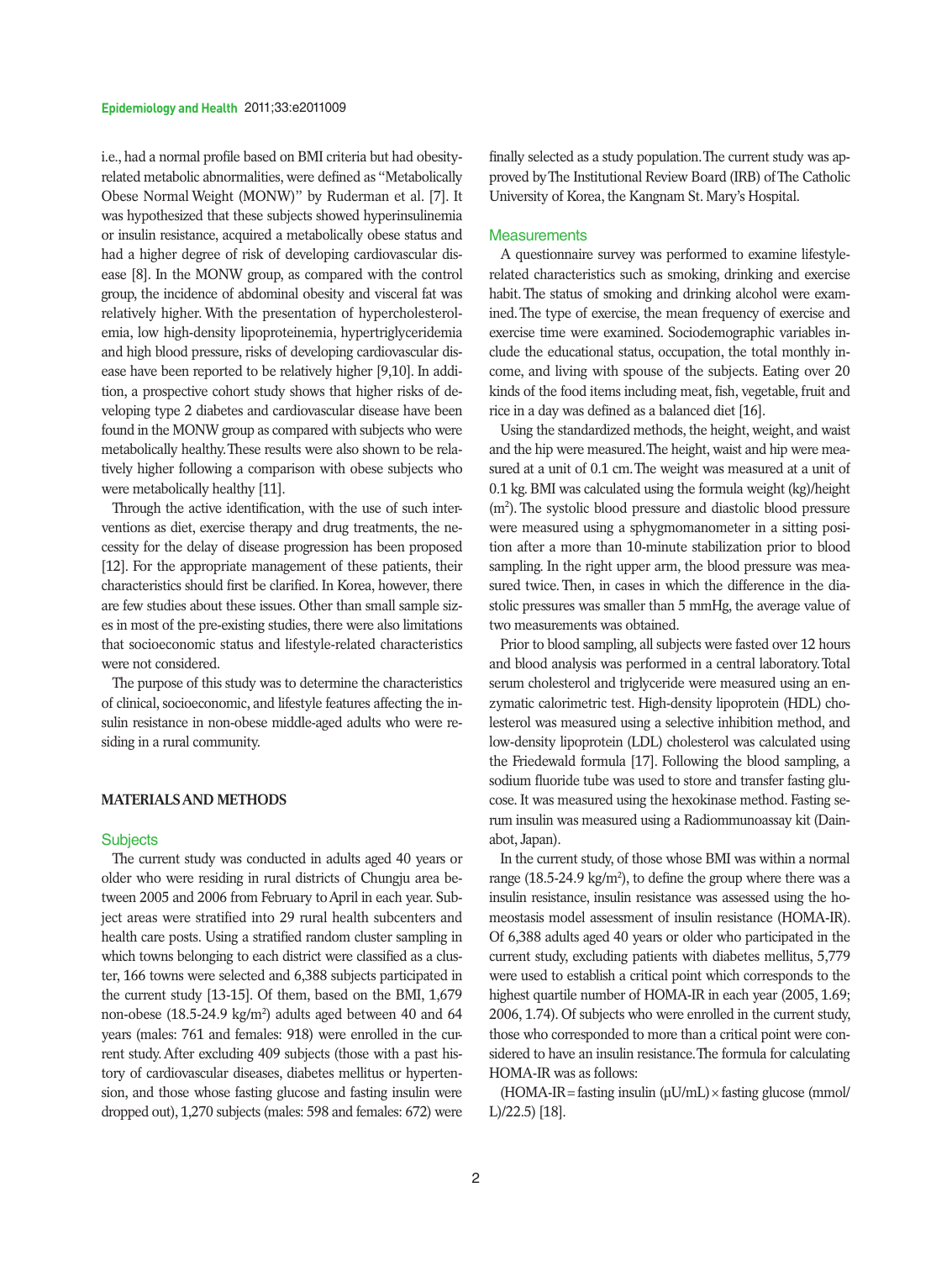A definition of metabolic syndrome was made based on the criteria of modified NCEP-ATP III (Third report of National Cholesterol Education Program Expert panel on detection, evaluation and treatment of high blood cholesterol in adults-Adults Treatment Panel III, 2001) [19] using the criteria of abdominal obesity based on the Korean Society for the Study of Obesity diagnostic criteria of male  $\geq 90$  cm and female  $\geq 85$  cm [20].

#### Statistical analysis

To compare the characteristics between insulin-resistant subjects and the other group by gender, a chi-square test for categorical variables and student's t-test for continuous variables were applied. For parameters showing non-normal distributions (triglycerides, fasting glucose, fasting insulin, and HOMA-IR), Wilcoxon rank sum test was performed. To examine the factors associated with insulin resistance in the non-obese group, a multiple logistic regression was performed by gender. Variables of p-value <0.25 in the univariate test were selected as candidates for the multivariate model along with age. All two-tailed p-values of 0.05 were regarded as indicating statistical significance. All the statistical analyses were performed using SAS version 9.1 (SAS Inc., Cary, NC, USA).

# **RESULTS**

# A comparison of the general and lifestyle-related characteristics between the subjects with insulin resistance and without insulin resistance

A total of 82 men (13.7%) and 135 women (20.1%) were insulin-resistant subjects. The proportion of insulin-resistant subjects was higher in subjects with over nine years of education  $(p=0.042)$  for men, and lower in farmers for women  $(p=0.041)$ (Table 1).

Table 1. General and lifestyle-related characteristics of the subjects with insulin resistance and without insulin resistance by gender

|                                      | Men                                 |                                             |       | Women                                  |                                             |       |  |
|--------------------------------------|-------------------------------------|---------------------------------------------|-------|----------------------------------------|---------------------------------------------|-------|--|
| Variables                            | With insulin resistance<br>$(n=82)$ | Without insulin<br>resistance ( $n = 516$ ) | р     | With insulin resistance<br>$(n = 135)$ | Without insulin<br>resistance ( $n = 537$ ) | p     |  |
| Age                                  | $54.5 \pm 6.7$                      | $54.8 \pm 6.9$                              | 0.675 | $54.3 \pm 7.2$                         | $53.5 \pm 7.1$                              | 0.241 |  |
| Family history of type 2 diabetes    |                                     |                                             |       |                                        |                                             |       |  |
| Yes                                  | 7(13.7)                             | 44 (86.3)                                   | 0.998 | 19(23.5)                               | 62(76.5)                                    | 0.420 |  |
| <b>No</b>                            | 75(13.7)                            | 472 (86.3)                                  |       | 116 (19.6)                             | 475 (80.4)                                  |       |  |
| Education                            |                                     |                                             |       |                                        |                                             |       |  |
| < 9                                  | 51(11.9)                            | 378 (88.1)                                  | 0.042 | 117 (20.6)                             | 452 (79.4)                                  | 0.499 |  |
| $\geq 10$                            | 30(18.3)                            | 134 (81.7)                                  |       | 18(17.7)                               | 84 (82.4)                                   |       |  |
| Occupation                           |                                     |                                             |       |                                        |                                             |       |  |
| Farmer                               | 66 (14.2)                           | 398 (85.8)                                  | 0.498 | 71(17.5)                               | 334 (82.5)                                  | 0.041 |  |
| <b>Others</b>                        | 16(11.9)                            | 118(88.1)                                   |       | 64 (24.0)                              | 203 (76.0)                                  |       |  |
| Living with spouse                   |                                     |                                             |       |                                        |                                             |       |  |
| Yes                                  | 41(15.4)                            | 226 (84.7)                                  | 0.294 | 60 (18.3)                              | 267 (81.7)                                  | 0.273 |  |
| <b>No</b>                            | 41(12.4)                            | 290 (87.6)                                  |       | 75 (21.7)                              | 270 (78.3)                                  |       |  |
| Monthly expense (10,000 won)<br>< 50 | 17(16.5)                            | 86 (83.5)                                   | 0.598 | 28(21.7)                               | 101(78.3)                                   | 0.408 |  |
| 50-99                                | 20(11.2)                            | 158 (88.8)                                  |       | 46 (22.3)                              | 160(77.7)                                   |       |  |
| 100-149                              | 24(13.4)                            | 155 (86.6)                                  |       | 33 (20.6)                              | 127 (79.4)                                  |       |  |
| $\geq 150$                           | 21(15.2)                            | 117 (84.8)                                  |       | 28 (15.8)                              | 149 (84.2)                                  |       |  |
| Drinking alcohol                     |                                     |                                             |       |                                        |                                             |       |  |
| Non-drinker                          | 29 (15.9)                           | 153 (84.1)                                  | 0.275 | 105(21.4)                              | 385 (78.6)                                  | 0.195 |  |
| Ever-drinker                         | 51(12.6)                            | 243 (87.4)                                  |       | 28 (16.8)                              | 139 (83.2)                                  |       |  |
| Smoking                              |                                     |                                             |       |                                        |                                             |       |  |
| Non-smoker                           | 18(13.4)                            | 116 (86.6)                                  | 0.901 | 134 (20.6)                             | 516 (79.4)                                  | 0.310 |  |
| Ever-smoker                          | 64 (13.9)                           | 398 (86.1)                                  |       | 1(5.9)                                 | 16(94.1)                                    |       |  |
| <b>Balanced diet</b>                 |                                     |                                             |       |                                        |                                             |       |  |
| Yes                                  | 48 (13.4)                           | 311 (86.6)                                  | 0.766 | 79 (22.2)                              | 277 (77.8)                                  | 0.149 |  |
| <b>No</b>                            | 34(14.2)                            | 205 (85.8)                                  |       | 56 (17.7)                              | 260 (82.3)                                  |       |  |
| Exercise (sessions/week)             |                                     |                                             |       |                                        |                                             |       |  |
| None or $<$ 3                        | 61(12.5)                            | 427 (87.5)                                  | 0.070 | 104(20.0)                              | 415 (80.0)                                  | 0.952 |  |
| $\geq 3$                             | 21(19.1)                            | 89 (80.9)                                   |       | 31(20.3)                               | 122 (79.7)                                  |       |  |

Data are summarized as a mean  $\pm$  SD or n (%).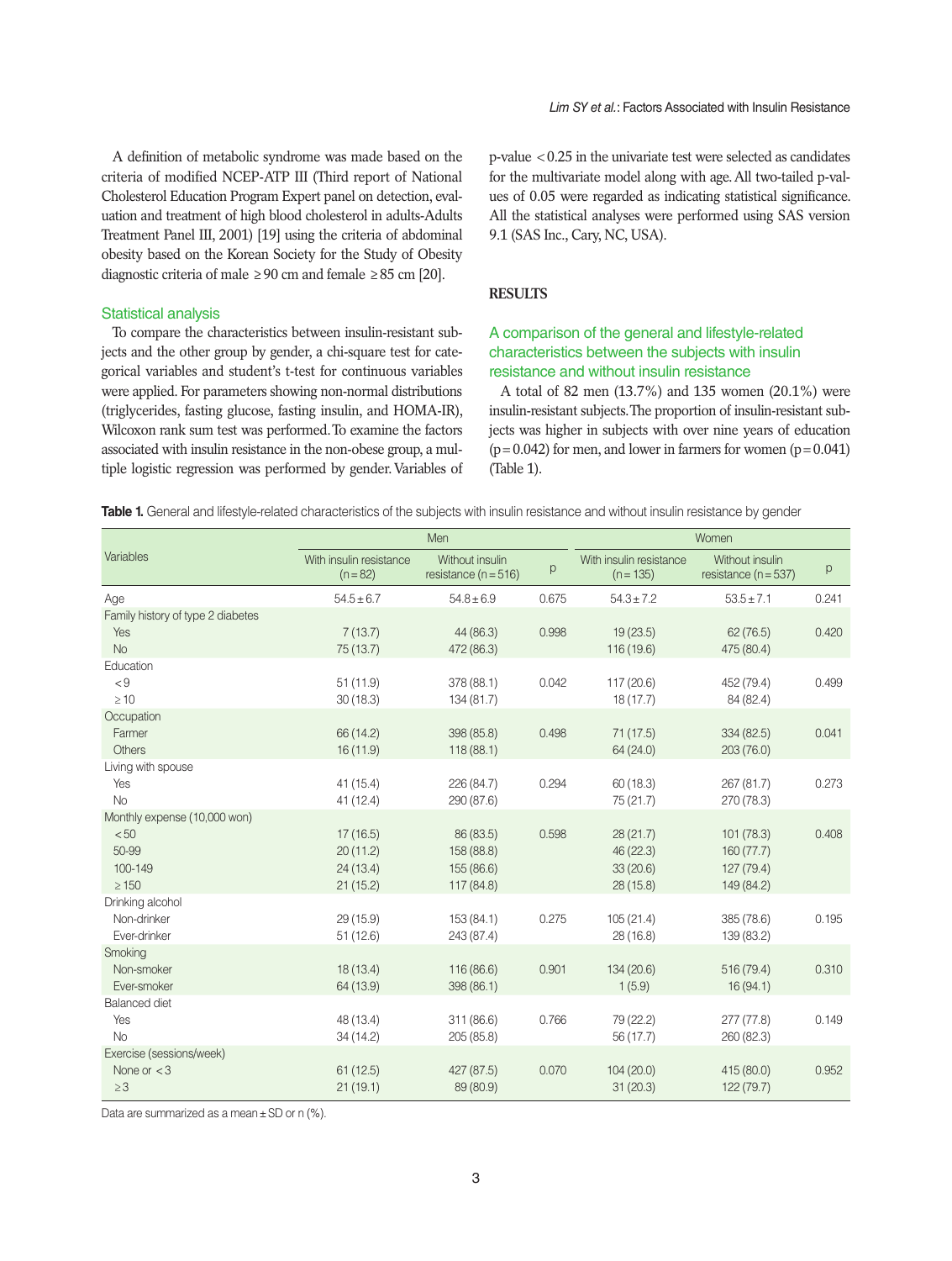# A comparison of clinical characteristics between the subjects with insulin resistance and without insulin resistance

BMI, waist circumference, total cholesterol, total cholesterol to high-density lipoprotein cholesterol ratio, fasting glucose, fasting insulin, and HOMA-IR were significantly higher in insulin-resistant subjects for both men and women. HDL cholesterol was significantly lower in insulin-resistant subjects for both men and women. Triglyceride, LDL cholesterol and triglyceride to HDL cholesterol ratio were significantly higher in insulin-resistant subjects only for women (Table 2).

# A comparison of metabolic syndrome and its components between insulin-resistant subjects and others by gender

A comparison was made for the prevalence of metabolic syndrome and its components (modified NCEP-ATP III criteria) by gender. The prevalence of metabolic syndrome was about three times higher for men and over two times higher for women in the insulin-resistant subjects compared to the non-insulin-resistant subjects. Of various categories of metabolic syndrome, high waist circumference, high triglycerides, and high fasting plasma glucose showed a significantly higher prevalence in the insulinresistant subjects in both genders (Table 3).

**Table 2.** Clinical characteristics of the subjects with insulin resistance and without insulin resistance by gender

|                                      | Men                                 |                                             |         | Women                                  |                                             |         |  |
|--------------------------------------|-------------------------------------|---------------------------------------------|---------|----------------------------------------|---------------------------------------------|---------|--|
| Variables                            | With insulin resistance<br>$(n=82)$ | Without insulin<br>resistance ( $n = 516$ ) | p       | With insulin resistance<br>$(n = 135)$ | Without insulin<br>resistance ( $n = 537$ ) | p       |  |
| Body mass index (kg/m <sup>2</sup> ) | $23.3 \pm 1.3$                      | $22.4 \pm 1.7$                              | < 0.001 | $23.1 \pm 1.4$                         | $22.6 \pm 1.6$                              | 0.001   |  |
| Waist circumference (cm)             | $85.0 \pm 6.0$                      | $80.9 \pm 6.3$                              | < 0.001 | $78.0 \pm 5.7$                         | $75.9 \pm 6.1$                              | 0.001   |  |
| Total cholesterol (mg/dL)            | $197.9 \pm 36.4$                    | $186.0 \pm 35.7$                            | 0.005   | $204.2 \pm 34.4$                       | $192.8 \pm 34.5$                            | 0.001   |  |
| Triglycerides (mg/dL)                | 171.0 (63.0-372.0)                  | 122.0 (52.0-375.0)                          | 0.083   | 132.0 (56.0-369.0)                     | 100.0 (46.0-244.0)                          | < 0.001 |  |
| HDL cholesterol (mg/dL)              | $51.8 \pm 12.3$                     | $55.2 \pm 14.7$                             | 0.026   | $52.1 \pm 12.1$                        | $56.0 \pm 12.7$                             | 0.002   |  |
| LDL cholesterol (mg/dL)              | $110.2 \pm 33.6$                    | $102.1 \pm 35.1$                            | 0.056   | $121.6 \pm 30.8$                       | $113.7 \pm 30.9$                            | 0.009   |  |
| Total cholesterol/HDL cholesterol    | $4.0 \pm 1.1$                       | $3.6 \pm 1.0$                               | 0.001   | $4.1 \pm 1.0$                          | $3.6 \pm 0.9$                               | < 0.001 |  |
| Triglycerides/HDL cholesterol        | $3.8 \pm 2.4$                       | $3.2 \pm 3.3$                               | 0.061   | $3.6 \pm 3.1$                          | $2.3 \pm 1.8$                               | < 0.001 |  |
| Systolic blood pressure (mmHg)       | $126.8 \pm 15.6$                    | $125.2 \pm 12.4$                            | 0.363   | $125.5 \pm 12.7$                       | $123.1 \pm 13.1$                            | 0.053   |  |
| Diastolic blood pressure (mmHg)      | $80.6 \pm 8.9$                      | $79.9 \pm 8.0$                              | 0.448   | $79.3 \pm 8.1$                         | $78.4 \pm 8.3$                              | 0.241   |  |
| Fasting glucose (mg/dL)              | 98.0 (84.0-220.0)                   | 88.0 (73.0-111.0)                           | < 0.001 | 92.0 (78.0-152.0)                      | 86.0 (76.0-101.0)                           | < 0.001 |  |
| Fasting insulin (mg/dL)              | $9.3(6.3-22.7)$                     | $3.4(1.1-6.8)$                              | < 0.001 | $9.4(7.1-20.4)$                        | $4.4(1.8-7.4)$                              | < 0.001 |  |
| <b>HOMA-IR</b>                       | $2.3(1.7-6.2)$                      | $0.7(0.2-1.6)$                              | < 0.001 | $2.1(1.7-5.7)$                         | $1.0(0.4-1.6)$                              | < 0.001 |  |

Data are summarized as a mean±SD, a median (5-95%) or n (%).

HDL high-density lipoprotein; LDL, low-density lipoprotein; HOMA-IR, homeostasis model assessment of insulin resistance.

**Table 3.** Comparison of metabolic syndrome and its components between the subjects with insulin resistance and without insulin resistance by gender

|                                                                                    | Men                                   |                                             |         | Women                                    |                                             |         |
|------------------------------------------------------------------------------------|---------------------------------------|---------------------------------------------|---------|------------------------------------------|---------------------------------------------|---------|
| Variables                                                                          | With insulin<br>resistance $(n = 82)$ | Without insulin resis-<br>$tance (n = 516)$ | p       | With insulin<br>resistance ( $n = 135$ ) | Without insulin resis-<br>$tance (n = 537)$ | p       |
| Elevated waist circumference ( $\geq 90$ cm<br>for men and $\geq 85$ cm for women) | 16 (19.5)                             | 35(6.8)                                     | 0.001   | 45(33.3)                                 | 122(22.7)                                   | 0.011   |
| Elevated triglycerides ( $\geq$ 150 mg/dL)                                         | 47 (57.3)                             | 194 (37.6)                                  | 0.001   | 61(45.2)                                 | 124(23.1)                                   | < 0.001 |
| Reduced HDL cholesterol (<40 mg/dL<br>for men and $<$ 50 mg/dL for women)          | 13(15.9)                              | 63 (12.2)                                   | 0.357   | 59 (43.7)                                | 196 (36.5)                                  | 0.123   |
| Elevated blood pressure*                                                           | 42(51.2)                              | 254 (49.2)                                  | 0.737   | 66 (48.9)                                | 228(42.5)                                   | 0.178   |
| Elevated fasting glucose <sup>t</sup>                                              | 37(45.1)                              | 77 (14.9)                                   | < 0.001 | 39(28.9)                                 | 38(7.1)                                     | < 0.001 |
| Metabolic syndrome <sup>#</sup>                                                    | 24(29.3)                              | 53(10.3)                                    | < 0.001 | 46(34.1)                                 | 84 (15.6)                                   | < 0.001 |

Data are summarized as N (%).

HDL, high-density lipoprotein.

\*Systolic blood pressure ≥130 mmHg or diastolic blood pressure ≥85 mmHg or antihypertensive medication of previously diagnosed hypertension; † Fasting plasma glucose ≥ 100 mg/dL or antidiabetic treatment; ‡modified NCEP-ATP III definition.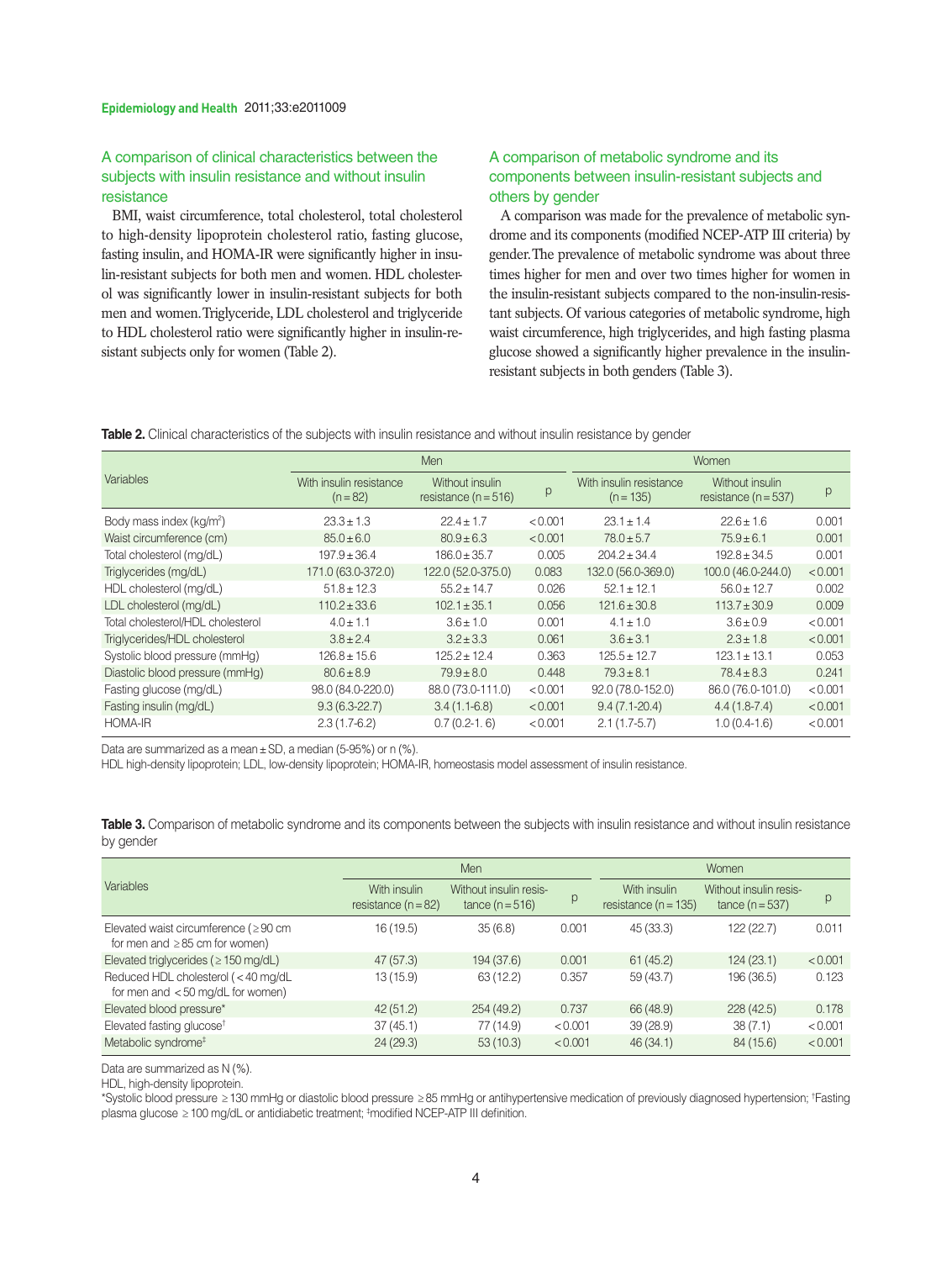| Variables                |                                      | Men $(n = 598)$       | Women $(n=672)$       |  |
|--------------------------|--------------------------------------|-----------------------|-----------------------|--|
|                          |                                      | Adjusted OR* (95% CI) | Adjusted OR* (95% CI) |  |
| Age                      |                                      | $1.00(0.97-1.04)$     | $1.01(0.99-1.05)$     |  |
| BMI (kg/m <sup>2</sup> ) | 18.5-20.9                            | 1.00                  | 1.00                  |  |
|                          | 21.0-22.9                            | $2.56(0.94 - 7.00)$   | $1.35(0.69 - 2.66)$   |  |
|                          | 23.0-24.9                            | $4.63(1.77-12.15)$    | $1.89(0.98-3.56)$     |  |
| High waist circumference | Men $<$ 90 cm, Women $<$ 85 cm       | 1.00                  | 1.00                  |  |
|                          | Men $\geq$ 90 cm, Women $\geq$ 85 cm | $2.57(1.29-5.11)$     | 1.43 (0.92-2.22)      |  |
| Education                | < 9                                  | 1.00                  | 1.00                  |  |
|                          | $\geq 10$                            | 1.54 (0.90-2.64)      | $0.81(0.44-1.50)$     |  |
| Occupation               | <b>Others</b>                        | 1.00                  | 1.00                  |  |
|                          | Farmer                               | $1.31(0.71 - 2.41)$   | $0.63(0.42 - 1.03)$   |  |
| Drinking alcohol         | Non-drinker                          | 1.00                  | 1.00                  |  |
|                          | Ever-drinker                         | $0.71(0.42 - 1.19)$   | $0.78(0.49-1.24)$     |  |
| Balanced diet            | No.                                  | 1.00                  | 1.00                  |  |
|                          | Yes                                  | $0.93(0.57-1.55)$     | 1.41 (0.92-2.22)      |  |
| Exercise (sessions/week) | None or $<$ 3                        | 1.00                  | 1.00                  |  |
|                          | $\geq$ 3                             | 1.49 (0.83-2.67)      | $0.96(0.60-1.53)$     |  |

**Table 4.** Factors associated with insulin resistance by gender

BMI, body mass index; OR, odds ratio; CI, confidence interval. \*Odds ratio adjusted by all other covariates in each variable.

# Factors associated with insulin resistance in the non-obese population

After being controlled for all other covariates, the association between insulin resistance and BMI was statistically significant in the category of  $23.0\n-24.9 \text{ kg/m}^2$  in men (adjusted OR, 4.63; 95% confidence interval [95% CI], 1.77-12.15) using the category of 18.5-20.9 kg/m<sup>2</sup> as a reference. The association between insulin resistance and abdominal obesity was statistically significant only for men (adjusted OR, 2.57; 95% CI, 1.29-5.11) (Table 4).

## **DISCUSSION**

In the present study, we demonstrated that high BMI and abdominal obesity were associated with insulin resistance in nonobese middle-aged men living in rural areas. Insulin resistance was also associated with higher prevalence of metabolic syndrome and its components such as elevated waist circumference and elevated triglyceride in both genders. It is well known that insulin resistance increases the risk for type 2 diabetes and cardiovascular disease, even for those within the normal BMI range [11]. This finding could be more significant in Asians who are generally less obese but have more body fat than Caucasians, which renders them to have more obesity-related risks for cardiovascular diseases with similar BMI [21].

Waist circumference was found to be significantly higher in insulin-resistant subjects not only according to the criteria of abdominal obesity based on the Korean Society for the Study of Obesity, but also the criteria of abdominal obesity based on the Asia-Pacific diagnostic criteria of male ≥90 cm and female ≥80 cm [22]. Central obesity has been mentioned as one of the major characteristics observed in the MONW group [12], and it has also been known to be correlated with insulin resistance [23,24]. The relationship between central obesity and insulin resistance could be explained based on the metabolism of free fatty acids or other adipocytokines (TNF-α, IL-6, adiponectin) released from the visceral fat [25]. The abdominal obesity and visceral fat were reportedly increased in insulin-resistant subjects [9].

We noted that high BMI and abdominal obesity were associated with insulin resistance only in non-obese men. This genderspecific discrepancy in the development of metabolic abnormalities has been explained by sex differences in associations between inflammatory markers [26] and endogenous sex hormones [27] based on the data from Caucasian studies. However, well-designed prospective cohort studies are warranted to elucidate this phenomenon in non-obese Asians.

In this study, we found that metabolic syndrome, a potent risk factor for cardiovascular disease [28], had a prevalence that was more than two times higher in insulin-resistant subjects. In addition to elevated waist circumference, it was typically observed that elevated triglyceride was significantly higher in insulin-resistant subjects in both genders. In the previous studies conducted in western countries [29,30] cholesterol level was significantly higher in insulin-resistant subjects. On the other hand, a study of non-diabetic Korean adults shows that insulin resistance was associated with high triglycerides [31]. In addition, a Japanese study shows that triglyceride level was uniquely higher in insulin-resistant subjects, suggesting that the increased level of tri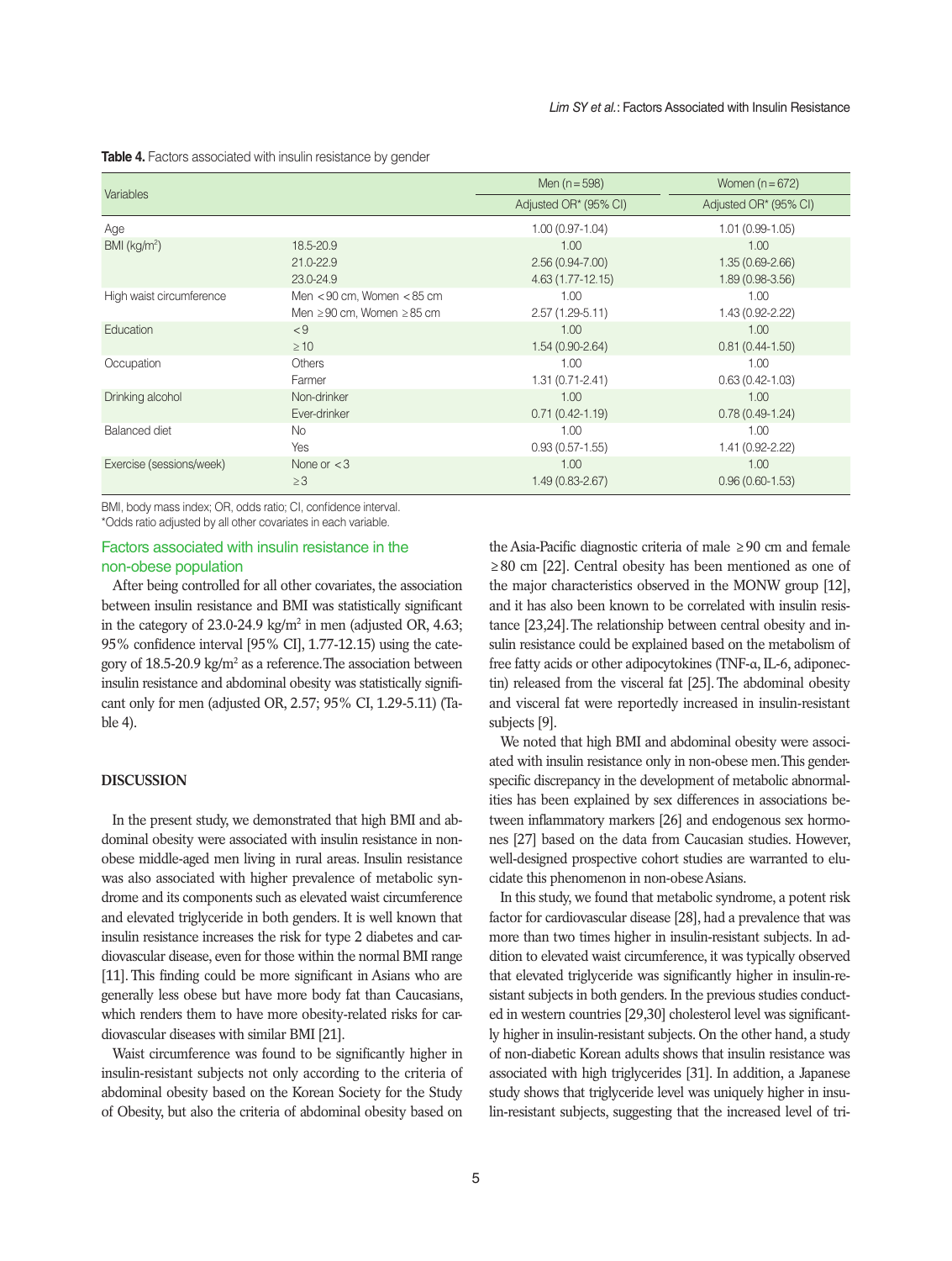glyceride would play a role in association with insulin resistance in the non-obese Asian people [10].

In the current study, to define insulin-resistant subjects, an insulin resistance was assessed with the application of HOMA-IR. This was used to presume the functions of beta cells as well as insulin sensitivity through fasting insulin and fasting glucose. It is also known to be highly correlated with insulin resistance measured with the hyperinsulinaemic clamp method [18]. Accordingly, it has widely been used as a tool for measuring insulin resistance in a large-scale community-based epidemiological study. Other methods to define the insulin resistance include measuring visceral fat areas [32,33] and using NCEP-ATP III metabolic syndrome diagnostic criteria [11,34]. Despite the differences in defining insulin resistance observed in each study, in regard to the characteristics of insulin resistant subjects, consistent results have been mostly proposed [9].

The current study has limitations that should be considered. The areas of visceral fat were not measured although they were a valid estimator of the abdominal obesity, which was mentioned as one of the major characteristics of the non-obese group with an insulin resistance. Due to a cross-sectional design, the current study has difficulty determining the causality in regard to the observed relationship between the factors and insulin resistance. In such a condition that there are few Korean studies, however, the results of the current study could be considered to be significant.

In conclusion, in middle-aged adults who were apparently nonobese, insulin resistance defined by highest quartile of HOMA-IR was associated with high BMI and abdominal obesity for men. Further prospective studies are warranted to clarify risk factors, which is essential for detecting insulin resistant subjects and performing the appropriate interventions for them.

#### **CONFLICT OF INTEREST**

The authors have no conflicts of interest to declare for this study.

### **ACKNOWLEDGEMENTS**

This study was supported by the grants from the "2003-2005 Korea Health Promotion Research Program" of the Ministry of Health and Welfare, Republic of Korea.

We would like to thank the personnel in the Chungju public health center for recruiting the participants as well as for collecting the data for this study.

### **REFERENCES**

- 1. Calle EE, Thun MJ, Petrelli JM, Rodriguez C, Heath CW Jr. Bodymass index and mortality in a prospective cohort of U.S. adults. N Engl J Med 1999; 341: 1097-1105.
- 2. Lin WY, Lee LT, Chen CY, Lo H, Hsia HH, Liu IL, et al. Optimal cut-off values for obesity: using simple anthropometric indices to predict cardiovascular risk factors in Taiwan. Int J Obes Relat Metab Disord 2002; 26: 1232-1238.
- 3. Oh SW, Shin SA, Yun YH, Yoo T, Huh BY. Cut-off point of BMI and obesity-related comorbidities and mortality in middle-aged Koreans. Obes Res 2004;12:2031-2040.
- 4. Mokdad AH, Ford ES, Bowman BA, Dietz WH, Vinicor F, Bales VS, et al. Prevalence of obesity, diabetes, and obesity-related health risk factors, 2001. JAMA 2003; 289: 76-79.
- 5. Sung KC, Ryu S, Reaven GM. Relationship between obesity and several cardiovascular disease risk factors in apparently healthy Korean individuals: comparison of body mass index and waist circumference. Metabolism 2007; 56: 297-303.
- 6. Karelis AD, St-Pierre DH, Conus F, Rabasa-Lhoret R, Poehlman ET. Metabolic and body composition factors in subgroups of obesity: what do we know? J Clin Endocrinol Metab 2004; 89: 2569-2575.
- 7. Ruderman NB, Schneider SH, Berchtold P. The "metabolically-obese," normal-weight individual.Am J Clin Nutr 1981; 34: 1617-1621.
- 8. Ruderman NB, Berchtold P, Schneider S. Obesity-associated disorders in normal-weight individuals: some speculations. Int J Obes 1982; 6: 151-157.
- 9. Conus F, Rabasa-Lhoret R, Peronnet F. Characteristics of metabolically obese normal-weight (MONW) subjects. Appl Physiol Nutr Metab 2007; 32: 4-12.
- 10. KatsukiA, Sumida Y, Urakawa H, Gabazza EC, Murashima S, Maruyama N, et al. Increased visceral fat and serum levels of triglyceride are associated with insulin resistance in Japanese metabolically obese, normal weight subjects with normal glucose tolerance. Diabetes Care 2003; 26: 2341-2344.
- 11. Meigs JB, Wilson PW, Fox CS, Vasan RS, Nathan DM, Sullivan LM, et al. Body mass index, metabolic syndrome, and risk of type 2 diabetes or cardiovascular disease. J Clin Endocrinol Metab 2006; 91: 2906-2912.
- 12. Ruderman N, Chisholm D, Pi-Sunyer X, Schneider S. The metabolically obese, normal-weight individual revisited. Diabetes 1998; 47: 699-713.
- 13. Kwon HS, Park YM, Lee HJ, Lee JH, Choi YH, Ko SH, et al. Prevalence and clinical characteristics of the metabolic syndrome in middle-aged Korean adults. Korean J Intern Med 2005; 20: 310-316.
- 14. Lee HS, Park YM, Kwon HS, Lee JH, Park YJ, Lim SY, et al. Prevalence, awareness, treatment, and control of hypertension among people over 40 years old in a rural area of South Korea: The Chungju Metabolic Disease Cohort (CMC) Study. Clin Exp Hypertens 2010;  $32 \cdot 166 - 178$
- 15. Park YM, Kwon HS, Lim SY, Lee JH, Yoon KH, Son HY, et al. Optimal waist circumference cutoff value reflecting insulin resistance as a diagnostic criterion of metabolic syndrome in a nondiabetic Korean population aged 40 years and over: the Chungju Metabolic Disease Cohort (CMC) study. Yonsei Med J 2010; 51: 511-518.
- 16. Korea Health Industry Development Institute. Dietary guidelines for better nutrition. Seoul: Korea Health Industry Development Institute; 2000. (Korean)
- 17. Friedewald WT, Levy RI, Fredrickson DS. Estimation of the concentration of low-density lipoprotein cholesterol in plasma, without use